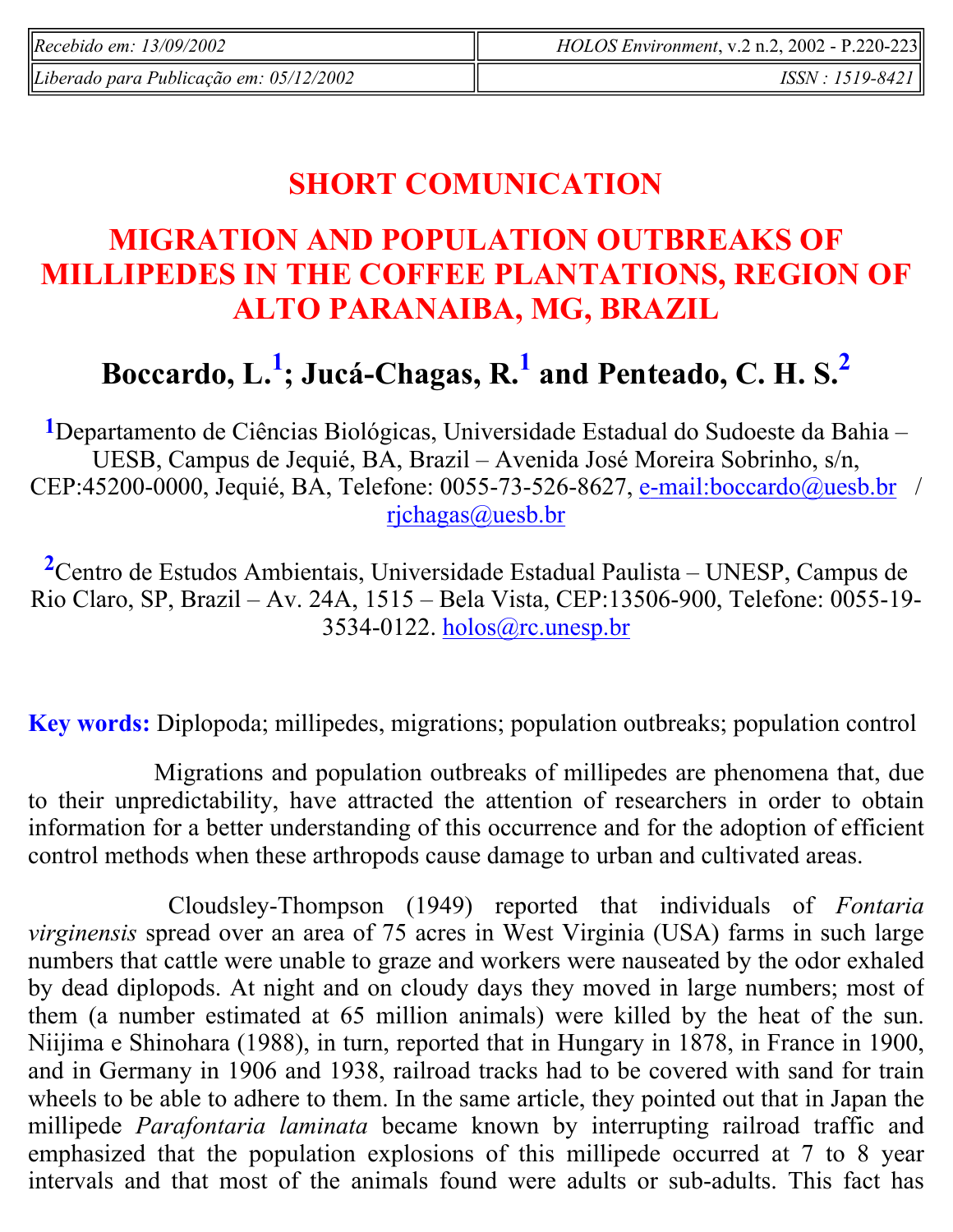raised speculations about the fact that mating could be a probable cause of such explosions.

 In Brazil, since the beginning of the 90's, a population expansion of the millipede *Plusioporus setiger* (Brolemann, 1901) (Spirostreptida: Spirostreptidae) has been observed in coffee plantations in the Alto Paranaíba region, MG (18º37´-19º00´S;  $46^{\circ}52'$ -47°30′W) – a "cerrado" region that was deforested in the 70's for coffee culture. The infestations probably started in the coffee plantations of the Macaúbas Farm – Patrocínio, and today reach coffee plantations in Monte Carmelo, Iraí de Minas and Ibiá. The phenomenon has been attributed to organic fertilization and irrigation of the coffee plantations and also to the use of chemical pesticides that may have eliminated possible competitors. These practices have created an environment highly favorable to the survival of millipedes, which are adapted to locations with large amounts of organic matter and high relative humidity (BOCCARDO *et al.* 1997)

 There are no recorded data demonstrating whether *Plusioporus setiger* was introduced or is a species native to the region. However, the species is known to be able to migrate and to adapt to conditions artificially created by man. Indeed, migration is a characteristic of various millipede species and in situations such as those observed in Patrocínio and Ibiá, although they do not damage the coffee plantations, the animals accumulate in river sources, invade houses and damage vegetable gardens and small plantations, especially during th rainy season. A study conducted during the dry season in order to assess the "hibernating" population of *P. setiger* revealed an alarming number of approximately 300 millipedes/m<sup>2</sup> (BOCCARDO *et al.* 1999b)

 Many attempts have been made to contain the population outbreaks of *Plusioporus. setiger* in the region by chemical control, without satisfactory results. Several insecticides have been found to be of low toxicity since millipedes, especially during the adult phase, present a rigid and calcified exoskeleton that may act as a barrier against the penetration of chemical products applied by spraying (BOCCARDO & FERNANDES, 2000; BOCCARDO *et al.* 2001)

 There is no consensus about the origin of the organic matter introduced in the coffee plantations of the Macaúbas Farm. It has been proposed that this organic matter may have been brought from the State of São Paulo, or from Paraná, carrying with it the species in question. In the case of the Monte Carmelo and Iraí de Minas farms, the population expansion was facilitated by the proximity to the Macaúbas Farm. It should also be pointed out that these farms (belonging to different municipalities) are located along a highway and represent an area not interrupted by barriers such as towns, rivers etc., a fact that has facilitated migration. However, in the case of the Shimada Farm located between the municipalities of Ibiá and São Gotardo, MG, one of the farms more heavily attacked, the migratory process cannot explain the population expansion of *Plusioporus setiger*, since the farm is located in a position opposite to that of the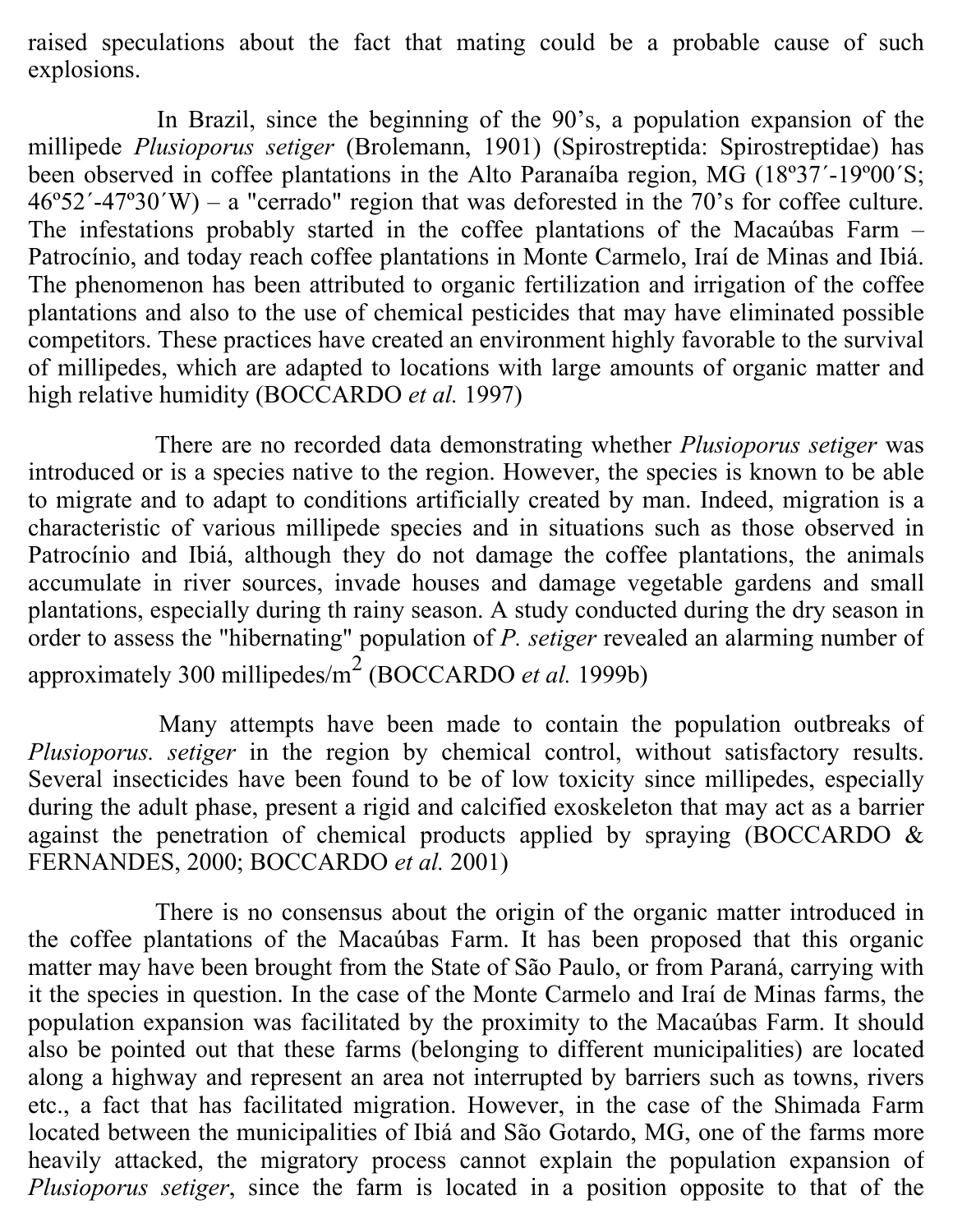remaining ones, interrupted by the town of Patrocínio and other geographic barriers. The species is believed to have established itself there through the exchange of machinery, coffee plant cuttings, vehicles etc. originating from other infested farms.

 Today the *Plusioporus setiger* population is greatly reduced on the Macaúbas Farm – Patrocínio. However, there still are some adults and the presence of eggs and of juvenile individuals may indicate the occurrence of new outbreaks. On the other farms, including the Shimada Farm, there are large amounts of adult and young individuals and the presence of many eggs observed during the rainy season may indicate that the outbreak will continue to be present in the region at least as long as conditions are favorable.

 Thus, due to the migratory characteristic of this millipede, it is probable that the population outbreak will continue to extend to other coffee plantations, possibly causing economic losses in addition to disturbances in human dwellings. Although no damage to the coffee plantations was observed, it is important to point out that *Plusioporus setiger* has been found to be a potential consumer of vegetables such as lettuce, potatoes, beets, carrots and manioc in the laboratory.

 Since the beginning of outbreaks in coffee plantations, investments have been made in research and alternatives have been sought for the control of these arthropods. Some emergency measures have been suggested, such as cleaning the land around the houses to prevent millipede accumulation and using a specific varnish on the walls to prevent the animals from climbing them and entering the house.

 Biological control through the use of entomopathogenic nematodes has been proposed since several chemical control attempts have been unsuccessful. The first laboratory assays have been performed and have yielded satisfactory results.

 In parallel to these assays, awheat bran bait was elaborated containing an organophosphorus insecticide (Diazinon) that demonstrated high efficiency in the control of diplopods under laboratory conditions (LAGO-MEIRA *et al.,* 2001).

 In summary, the objective is not to exterminate millipedes in the region but rather to control their populations. From an ecological viewpoint, millipedes cannot be considered to be "pests" since they play an important role in the maintenance of equilibrium in ecosystems by contributing to the decomposition of organic matter and to the enrichment and humidification of soil (BOCCARDO, 1991; HOPKIN & READ, 1992). Thus, the conservation of the productive integrity of soil should be insured. However, the introduction of new conservation practices should be implemented as long as they are previously planned in order to prevent environmental impacts and consequent damage to man and to other animals.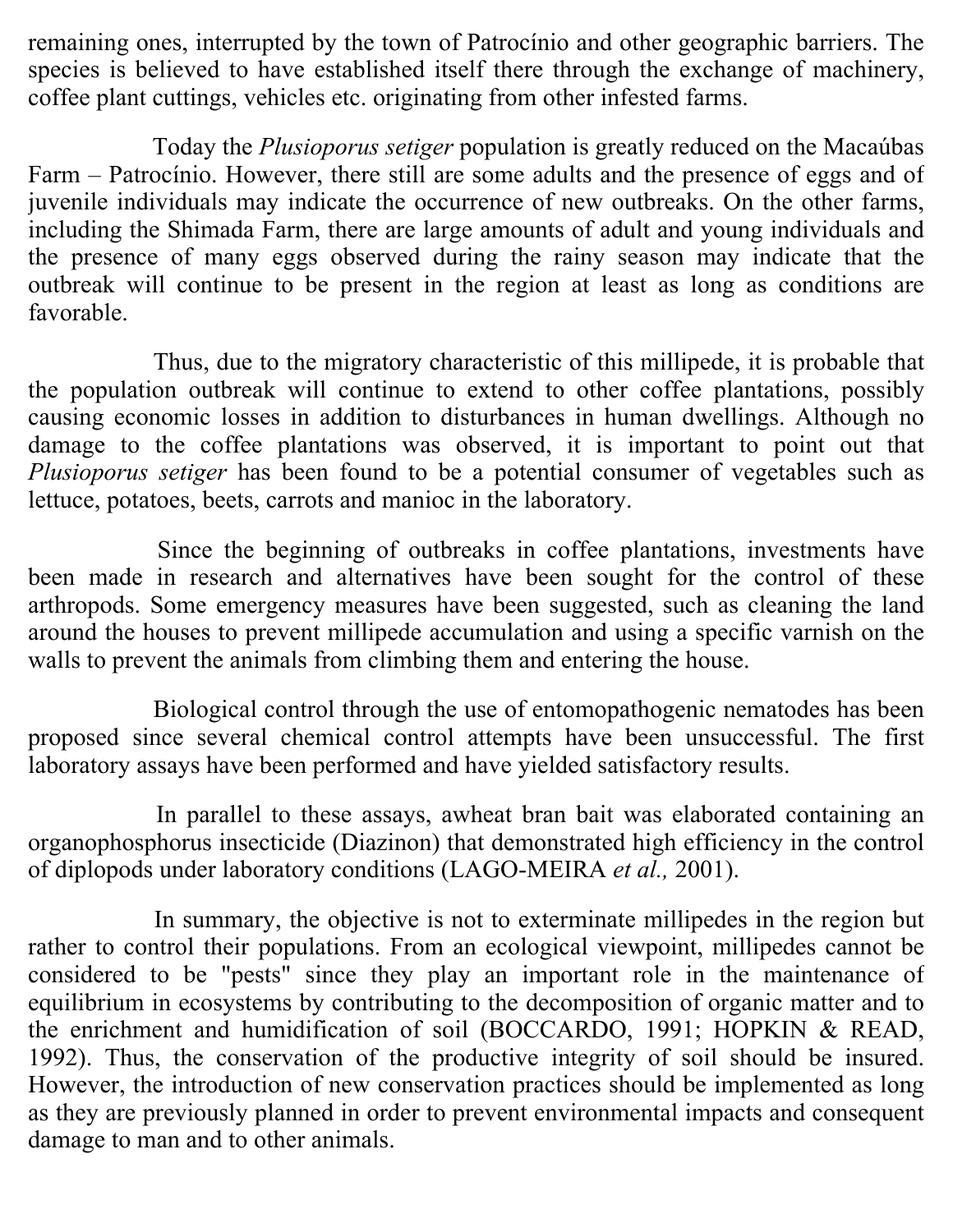### **ACKNOWLEDGMENTS**

 The projects involved in this study were initially supported by Conselho Nacional de Pesquisa-CNPq, Fundação de Amparo à Pesquisa do Estado de São Paulo – FAPESP and Centro de Estudos Ambientais, UNESP, Rio Claro Campus, and are currently supported by Instituto Mineiro de Agropecuária, Fazenda Shimada- Ibiá/MG, FINEP and Universidade Estadual do Sudoeste da Bahia – UESB, Jequié Campus, BA, Brazil.

### **REFERENCES**

- BOCCARDO, L. Participação dos diplopodos no fluxo de energia e nutrientes do solo: uma revisão. Monografia para obtenção de grau de Bacharel em Ciências Biológicas, Instituto de Biociências (UNESP), Rio Claro, SP, 1991.
- BOCCARDO, L. *et al.* Swarming of millipedes, a new case noticed in the district of Patrocinio-MG-Brazil. *J. Adv.Zool.* v.18, n.1, p.62-3, 1997.
- BOCCARDO, L. & FERNANDES, M.N. Toxicidade do carbamato Methiocarb para os diplopodos *Gymnostreptus olivaceus* e *Plusioporus setiger*. *Rev. Bras. Toxicol.* v.13, n.2, 2000.
- BOCCARDO, L.; FERNANDES, M.N. & PENTEADO, C.H.S. Efeitos do piretróide Deltamethrin no metabolismo respiratório dos diplopodos *Gymnostreptus olivaceus* e *Plusioporus setiger*. XV Reunião das Sociedades de Biologia Experimental. *Resumos*, p.314, 1999a.
- BOCCARDO, L.; FERNANDES, M.N. & PENTEADO, C.H.S. Toxicity of the Deltamethrin Pyrethroid on neotropical millipedes *Gymnostreptus olivaceus and Plusioporus setiger*. *J. Adv. Zool.* n.22, v.1, p.1-4, 2001.
- BOCCARDO, L., JUCÁ-CHAGAS, R. & GOBBI, N. Densidade da população "hibernante" de *Plusioporus setiger* (Diplopoda, Spirostreptida) em lavoura cafeeiras do município de Ibiá – MG. *Holos* 1999b.
- CLOUDSLEY-THOMPSON, J.L. Significance of migration in myriapods. *Ann. Magaz. Natur. Hyst.,* v.2, p. 947-62, 1949.
- HOPKIN, S.P., READ, H.J. *The biology of millipedes*. New York: Oxford University Press, 1992,  $xiv + 233p$ .
- LAGO-MEIRA, J.R.; PEIXOTO, A.V.; BOCCARDO, L.; JUCÁ-CHAGAS, R. Toxicidade do Diazinon, por ingestão, no diplópodo *Plusioporus setiger*. 6º